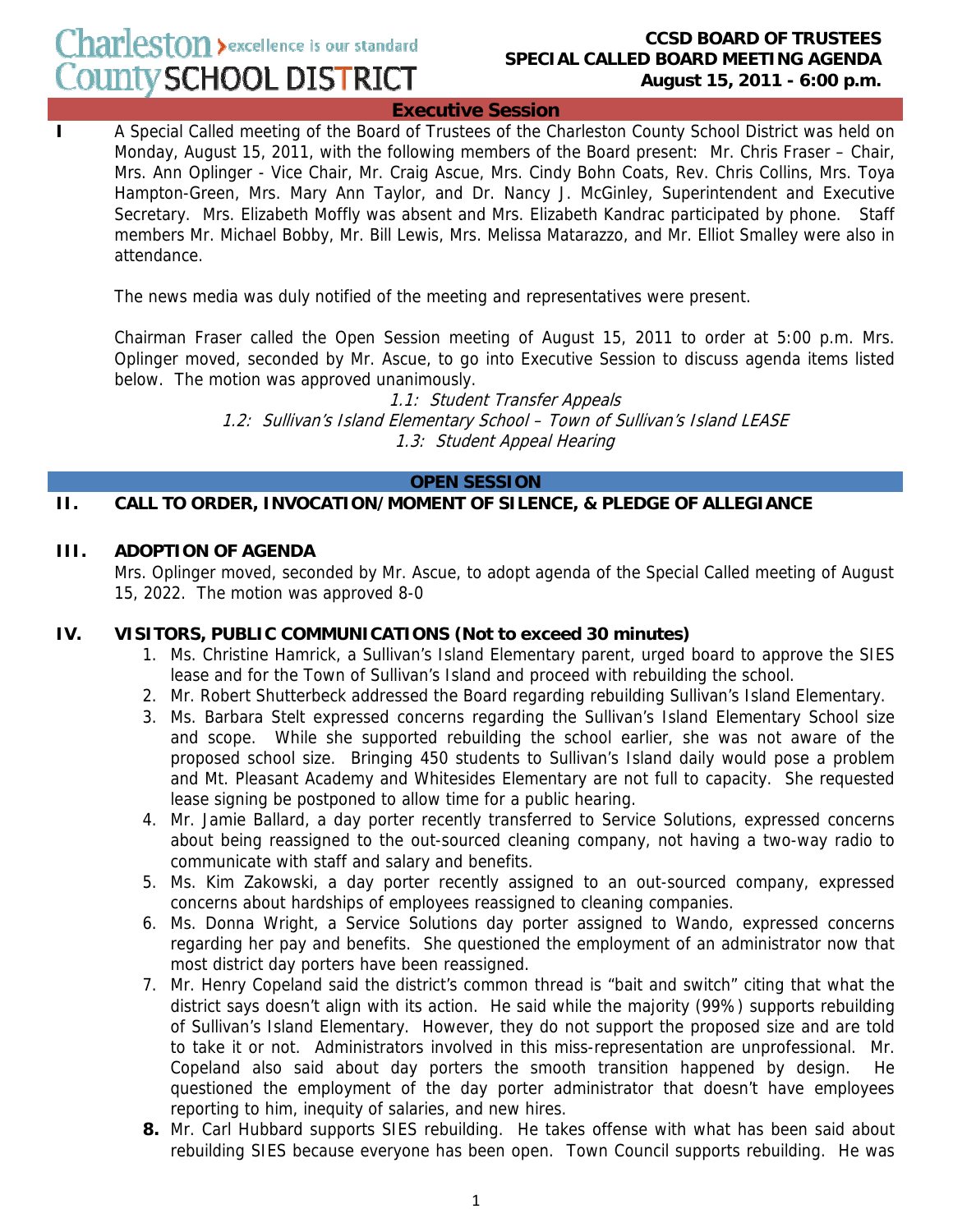concerned about traffic. However, he learned from staff that most students will be transported by bus to the school.

# **V. EXECUTIVE SESSION AGENDA ITEMS**

# **7.1: Motions of Executive Session of August 15, 2011**

## **1.1: Student Transfer Appeals**

- A. The Board approved student transfer appeals A, B, D, E, F, G, H, I, J, K, L, N, O, T, U; denied C, P, R & S due to lack of space; referred Q and M to NCLB Office.
- B. The Board denied student transfer appeals BB, DD, EE, FF; Deny AA and CC for lack of space.

### **1.2: Sullivan's Island Elementary School – Town of Sullivan's Island LEASE**

Rev. Collins asked if lease had an effect on the size of building. Mr. Fraser said there are limits in the lease. Mr. Lewis said the town was interested in is square footage and height and those are in the lease. The superintendent made it clear to the PTSA that the district was looking at minimum capacity for all schools, including downtown schools. This was discussed with Mayor and Town Council and there were no objections—"no bait and switch". Parents were encouraged to visit Mt. Pleasant Academy because that school is close in size. Many went community members visited the school. There have been extensive discussions with the PTSA, mention in a Moultrie News article and discussions in multiple venues. It was made clear that this discussion will go through the town. The District held parent meetings, the Town met with residents. Normal protocol was used. The enrollment capacity is for 60 70 more students. There were many parking improvements and the town agreed not to do improved infrastructure since there would hardly be any traffic during day.

Mrs. Kandrac expressed concerns about size and scope and said she asked about SIES during the seismic meetings. Binders with letters were received from SIES parents urging the district to build the school, while not mentioning the size. When new board came on, more binders were sent. Mrs. Kandrac said on the radio earlier today someone used the word charter school while referring to SIES. However, the superintendent didn't correct the individual. She also heard Lewis say mentioned the Moultrie News article and residents in the county did not receive this information from Lewis. Mrs. Kandrac requested dates of meeting held regarding rebuilding of SIES and information about when the school became a charter. School. Dr. McGinley said Mr. Richard Todd used the word charter, she did not. SIES is not a charter but a partial magnet. She will provide meeting dates to the Board. New Board members may not know that initial discussion with Mayor and others was on heal of closing six small schools which were under 250. Staff could not go back to the board to rebuild a small school after the board agreed new schools would be built for 500. Redrawing district lines to move students to school was one option the second option was a partial magnet. After having conversations with the Mayor and Town, an agreement was made to have a partial magnet. All conversations the district has had were to rebuild for 500 students. Mrs. Kandrac said since Dr. McGinley did not correct the individual when charter was mentioned, constituents are now confused. Mrs. Kandrac asked Mr. Lewis for dates he attended meetings and did not apprise Board those meetings. Mr. Fraser said McGinley would provide meeting dates.

Mrs. Kandrac motioned, seconded by MAT to table Sullivan's Island Elementary School – Town of Sullivan's Island LEASE until Monday, August 22, 2011. Mrs. Taylor offered an amendment to the motion, "respectfully requesting to table this agenda item until a public hearing can be held to allow more input from the citizens; and further request that a time and date be arranged for a public hearing to take place within the next 10 days, and this public hearing to be held prior to the final vote on the new school by CCSD Trustees". Mrs. Kandrac accepted the amendment. Mrs. Taylor explained her request to table the item and handed Mr. Fraser the script she read from to so it could be recorded in the minutes verbatim. Mr. Fraser called for the votes. The motion failed 5-3 (Collins, Kandrac and Taylor